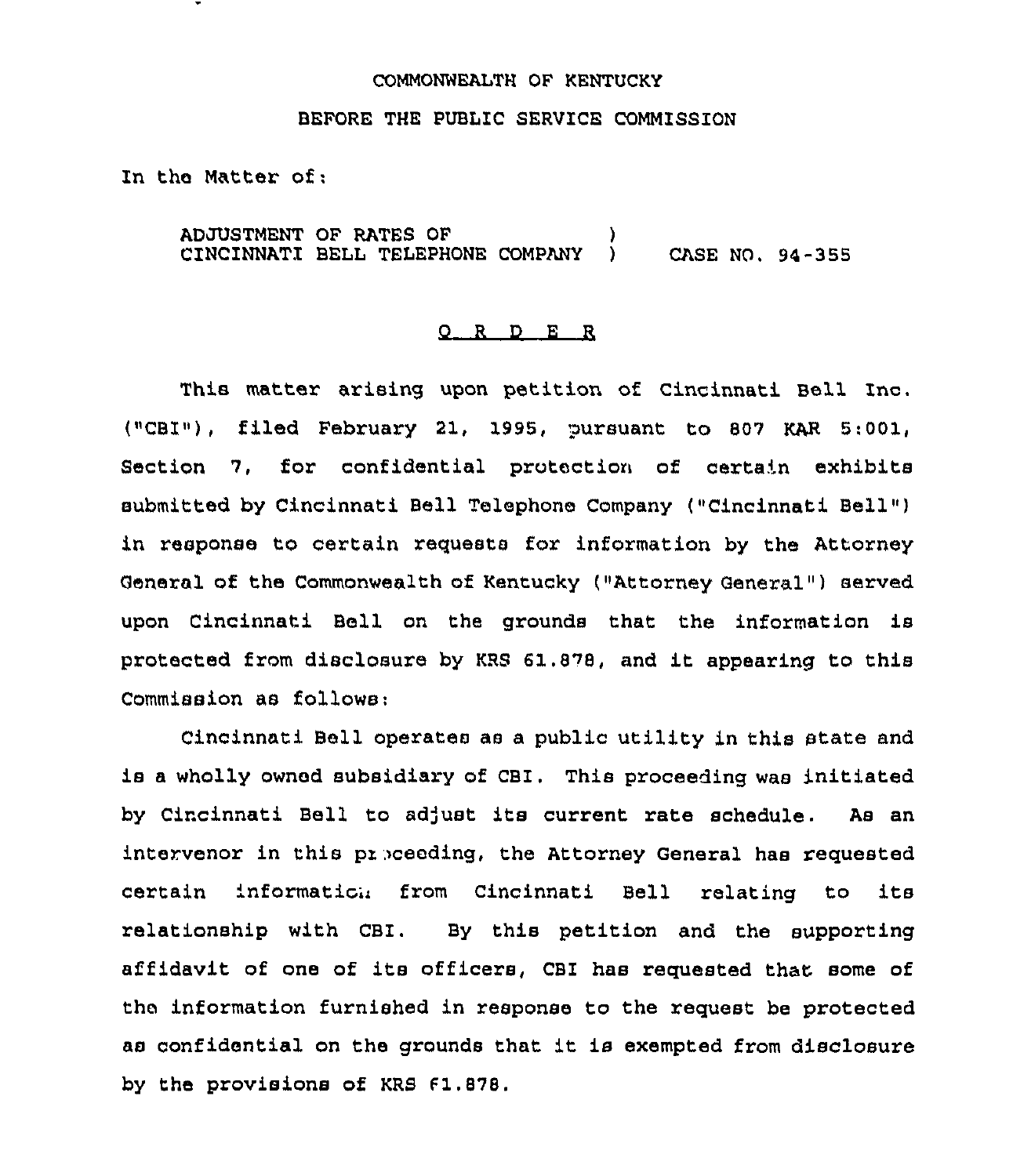KRS 61.878 is a section of the Kentucky Open Records Act codified in KRS 61.870 through KRS 61.884. The Act requires that all information filed with any public agency be maintained for public inspection unless specifically exempted by law. Exemptions from disclosure are found in KRS 61.878(1), which allows protection for several categories of information. 807 KAR 5:001, Section 7, was promulgated by the Commission to establish a procedure by which persons filing information with the Commission may obtain such protection,

The exemption provisions specifically relied upon by CBI are those found in KRS 61.878(1)(c)<sup>1</sup> and KRS 61.878(1)(1) .<sup>2</sup> CBI also relies upon certain guidelines which were in the regulation prior to its amendment in 1991. The current regulation simply refers to information protected by the exemption provisions and establishes a procedure obtaining protection. As noted in KRS 61,871, the exemptions from disclosure must "be strictly construed, even though such examination may cause inconvenience or embarrassment." Therefore, unless it is established that information falls within one or more of the categories of information exempted by KRS 61.878(1), it cannot be protected and must be maintained for public inspection.

The first category relied upon is that found in KRS  $61.876 (1) (c) 1.$  That paragraph exempts commercial information

## $\mathbf{r}$ Referred to by CBI as KRS 61.878(1)(b).

 $\overline{\mathbf{a}}$ Referred to by CBI as KRS  $61.878(1)(j)$ .

-2-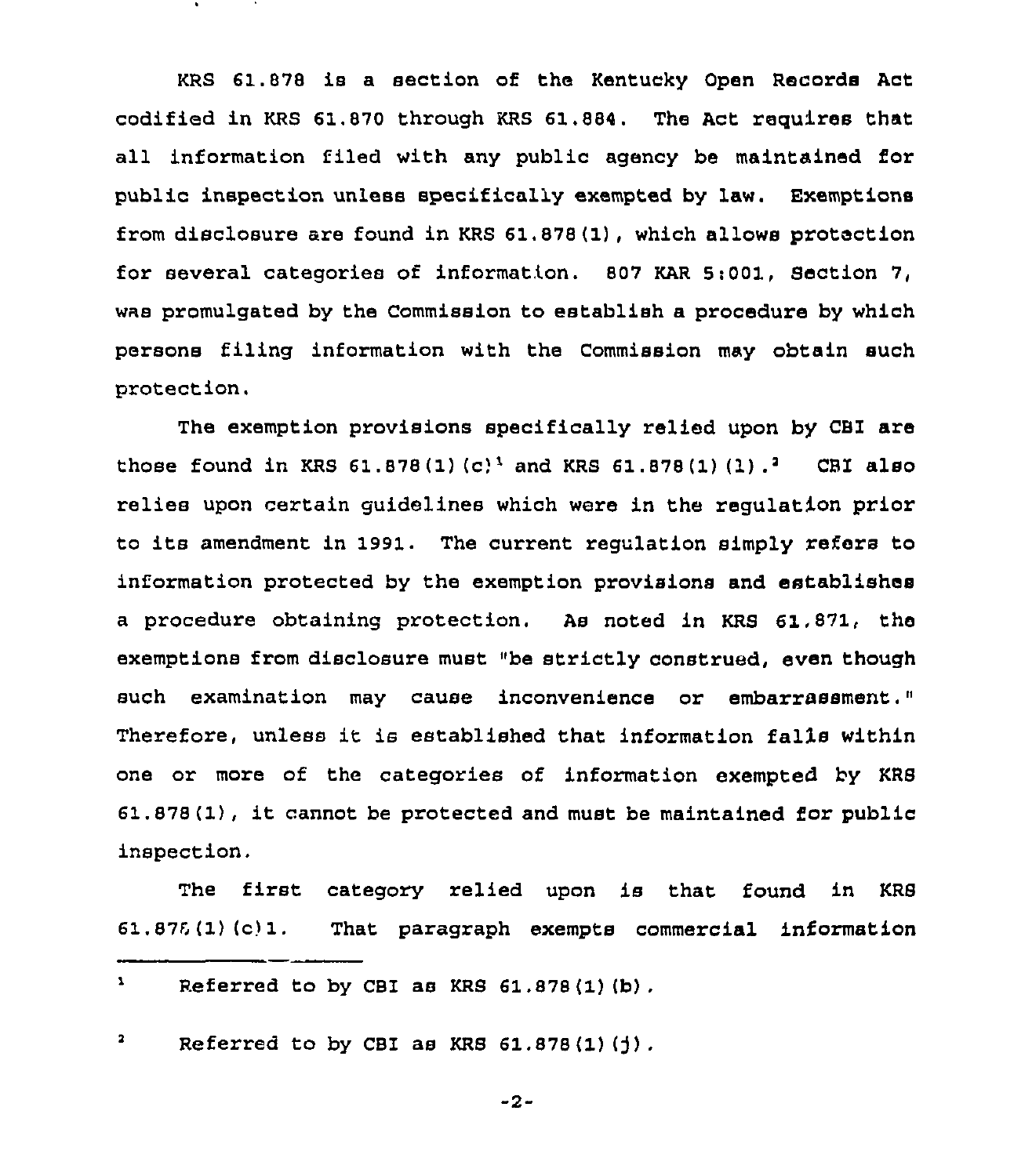confidentially disclosed to the Commission which if publicly disclosed is likely to cause substantial competitive harm to the party from whom the information was obtained. To qualify for the exemption, the party claiming confidentiality must demonstrate actual competition and a likelihood of substantial competitive injury if the information is disclosed. Competitive injury occurs when disclosure of the information gives competitors an unfair business advantage.

While the petition and affidavit identify CBI's and its subsidiary corporations' competitors, they do not demonstrate how the information could be used by those competitors. Therefore, the petition cannot. be granted on those grounds.

The other category relied upon by CBI is that found in KRS 6l . 878 (I) (1) . That section enempts information whose disclosure is prohibited or restricted by statute, CBI maintains that the information sought to be protected is trade secrets protected from public disclosure by the Uniform Trade Secrets Act which has been adopted by the state and codified in KRS 365.880 et seq. <sup>A</sup> recent opinion of the Attorney General concluded that since the purpose of the Act is to protect trade secrets from public disclosure, they are entitled to protection by KRS 61.878(1)(1) when filed with a government agency. 94-0RD-97, pp 4-80-4-83. Trade secrete are defined by KRS 365.880(4) to mean:

"Trade secrets" means information, including a formula, pattern, compilation, program, data, device, method, technique, or process that:

-3-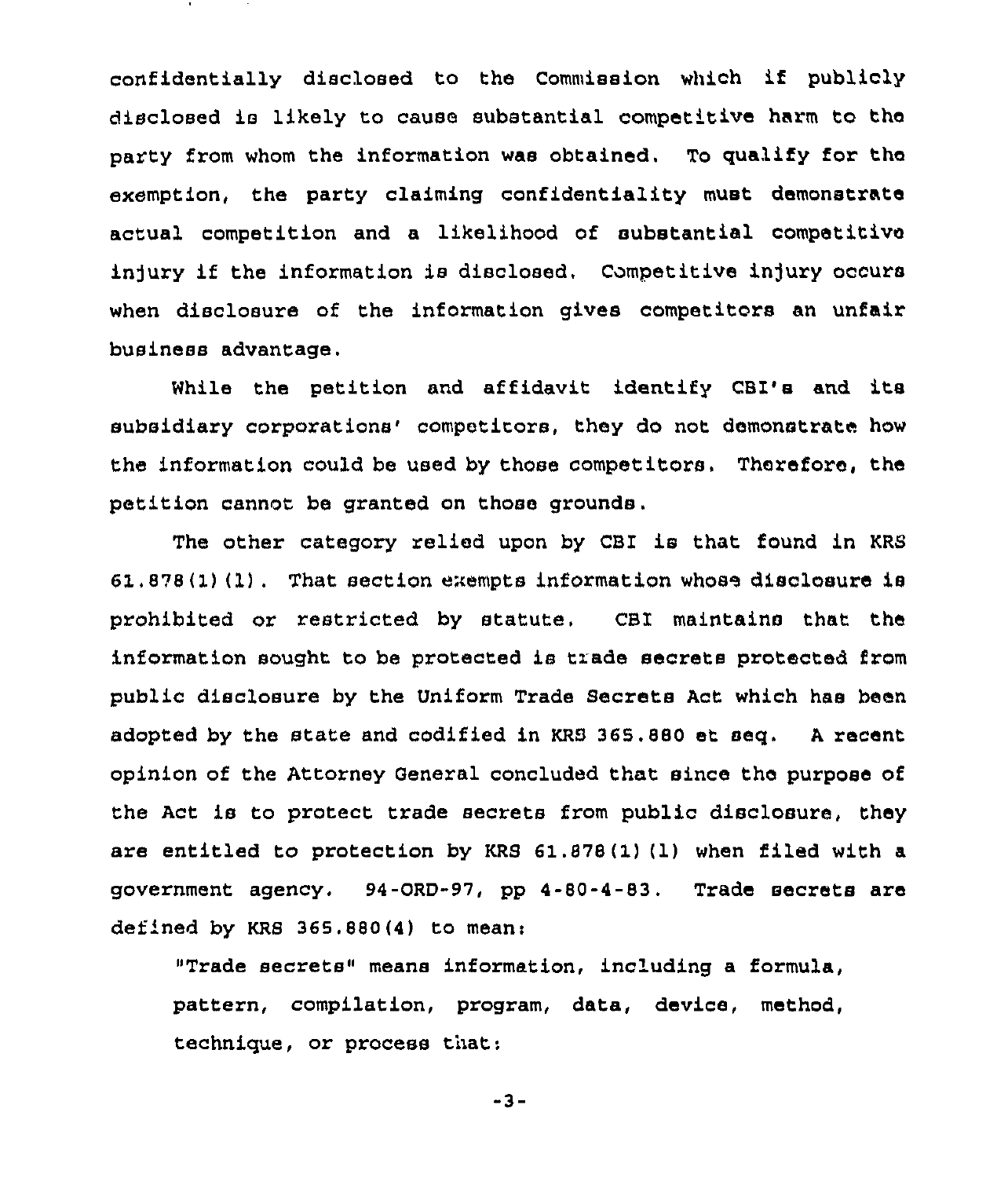(a) Derives independent economic value, actual or potential, from not being generally known to, and not being readily ascertainable by proper means by, other persons who can obtain economic value from its disclosure or use, and (b) is the subject of efforts that are reasonable under the circumstances to maintain its secrecy.

In other words, trade secrete are information which has economic or "competitive value" and the test for determining whether information qualifies for protection under KRS  $61,878(1)(1)$ as a txade secret is identical to the test for determining whether the infoxmation has competitive value and, therefore, qualifies fox exemption under KRS 61.<sup>878</sup> (1) (c) 1.

Here, the petition does not establish that the information qualifies for protection undex the latter exemption, it likewise fails to establish that it qualifies for pxotection under the foxmex exemption.

This Commission being otherwise sufficiently advised,

IT IS ORDERED that:

1. The petition to protect as confidential portions of Cincinnati Bell's responses to the Attorney General's data request relating to CBI and its subsidiary corporations be and is hereby denied.

2. The information sought to be protected shall be held and retained by this Commission as confidential for a period of 20 days from the date of this Order to allow CBI an opportunity to file an

 $-4-$